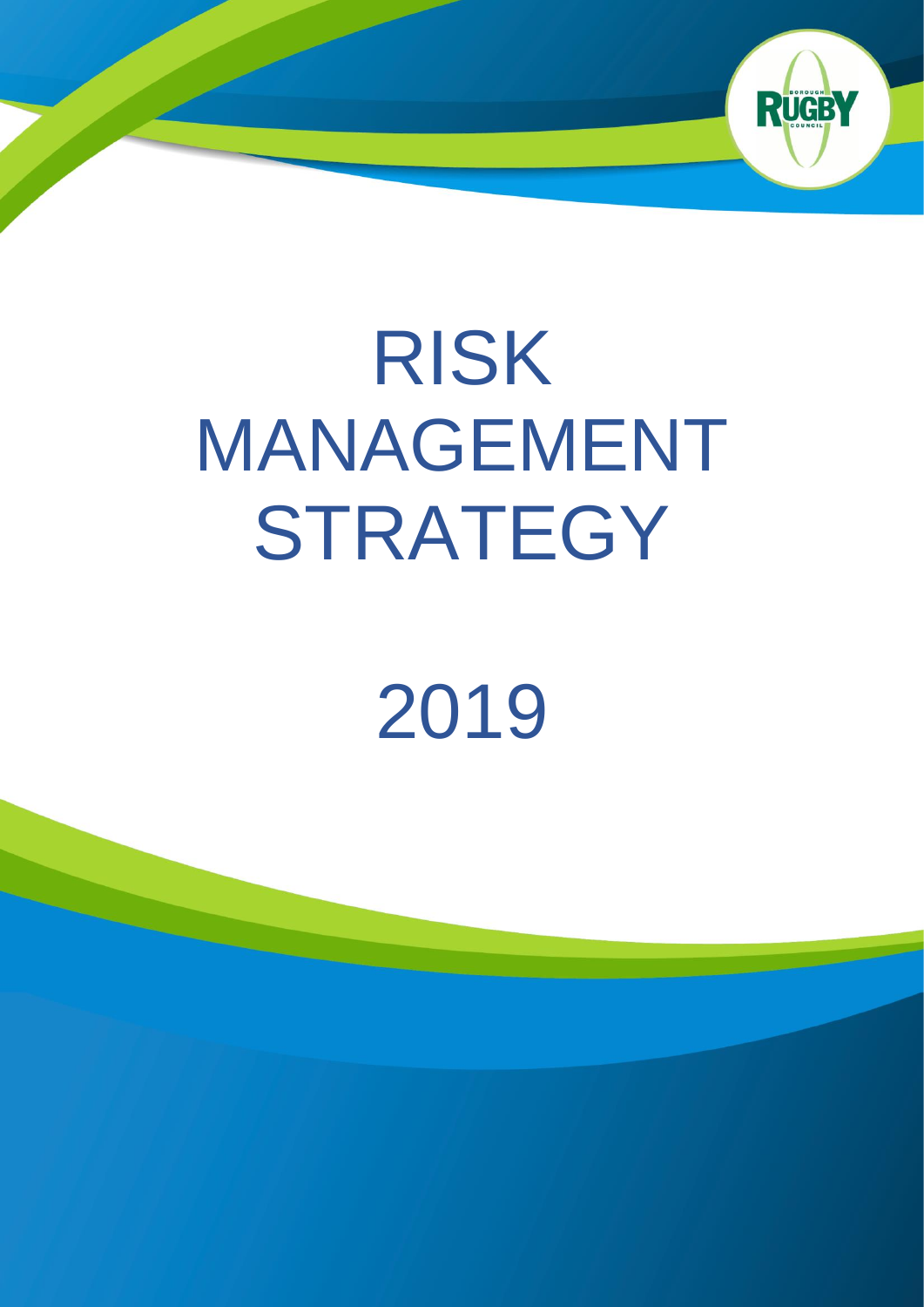# **CONTENTS**

| <b>SECTION</b> |                                      | <b>PAGE NO.</b> |
|----------------|--------------------------------------|-----------------|
| 1              | <b>Statement</b>                     | 2               |
| $\mathbf{2}$   | Introduction                         | 3               |
| 3              | <b>Purpose and Objectives</b>        | 5               |
| 4              | <b>Risk Management Process</b>       | 6               |
| 5              | <b>Links with Existing Processes</b> | 9               |
| 6              | Information and Communication        | 12              |
|                | Roles and Responsibilities           | 13              |

## **APPENDIX**

| <b>Risk Matrices</b>                                           | 16 |
|----------------------------------------------------------------|----|
| <b>Strategic Risk Management Group</b><br>- Terms of Reference | 19 |
| <b>Contact Information</b>                                     | 21 |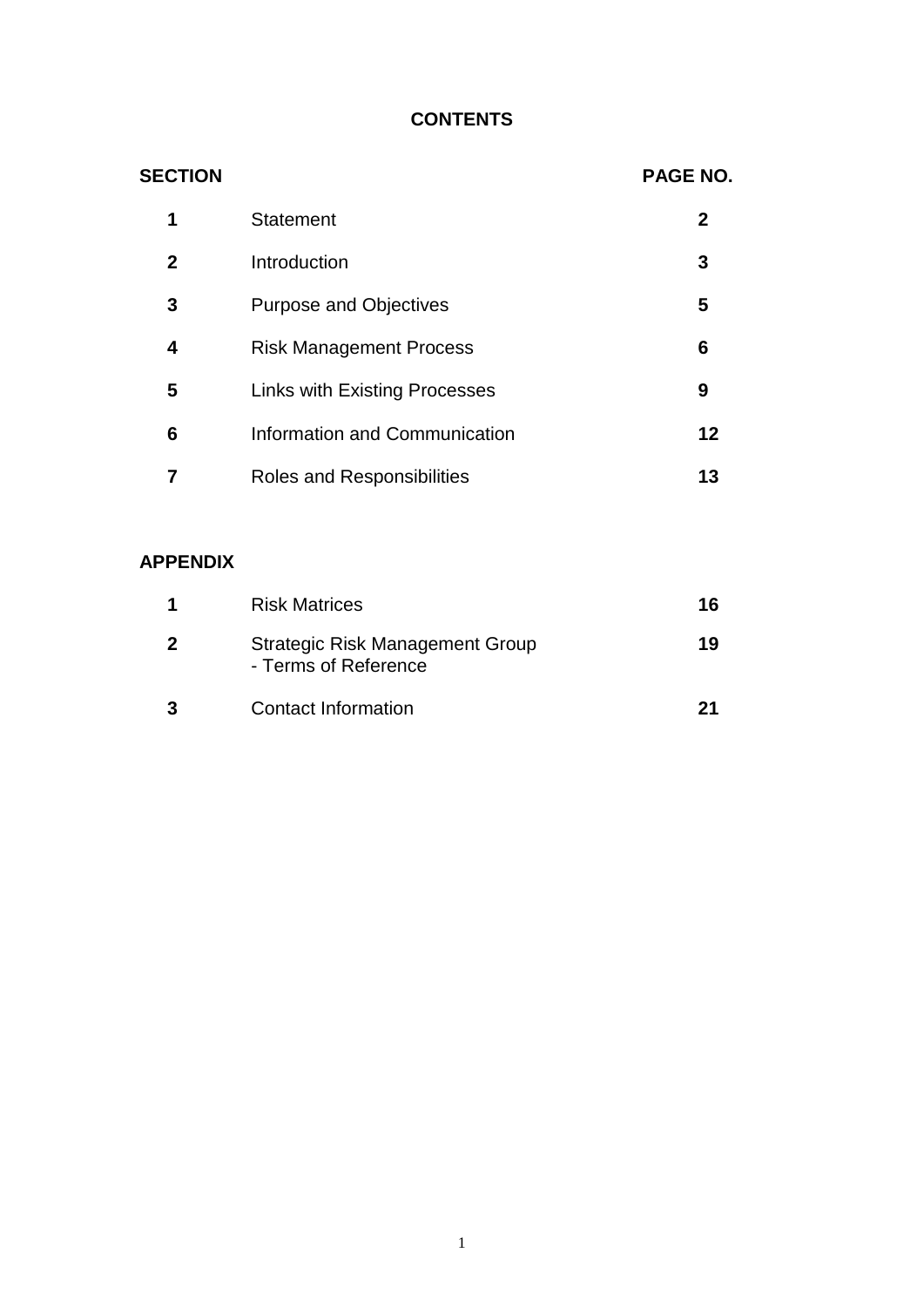#### **SECTION ONE - Rugby Borough Council Risk Management Statement**

Risk Management is a business critical aspect for everyone at Rugby Borough Council. It is imperative that RBC demonstrate to the public, and all other stakeholders, that full consideration has been given to all risks when delivering services for the residents and businesses in the local area.

This Strategy outlines how RBC will manage risk through identification, analysis, treatment and monitoring of each risk. This Strategy also details the roles and responsibilities for all employees and members. Everyone has a part to play to ensure that this process is embedded as an integral element of the daily operational and strategic thinking used at RBC. We will continue to embrace and develop risk management to ensure that it is built in and not bolted on to achieve a focused approach to risk management.



Adam Norburn Sebastian Lowe



……………………………………. ……………………………………….. **Executive Director Leader of the Council**

|   | . |
|---|---|
| ∽ |   |

……………………………………. ……………………………………..…



Mannie Ketley Carolyn Robbins **and Chief Finance Officer Resources**



……………………………………. ……………………………………….. **Head of Corporate Resources Portfolio Holder for Corporate**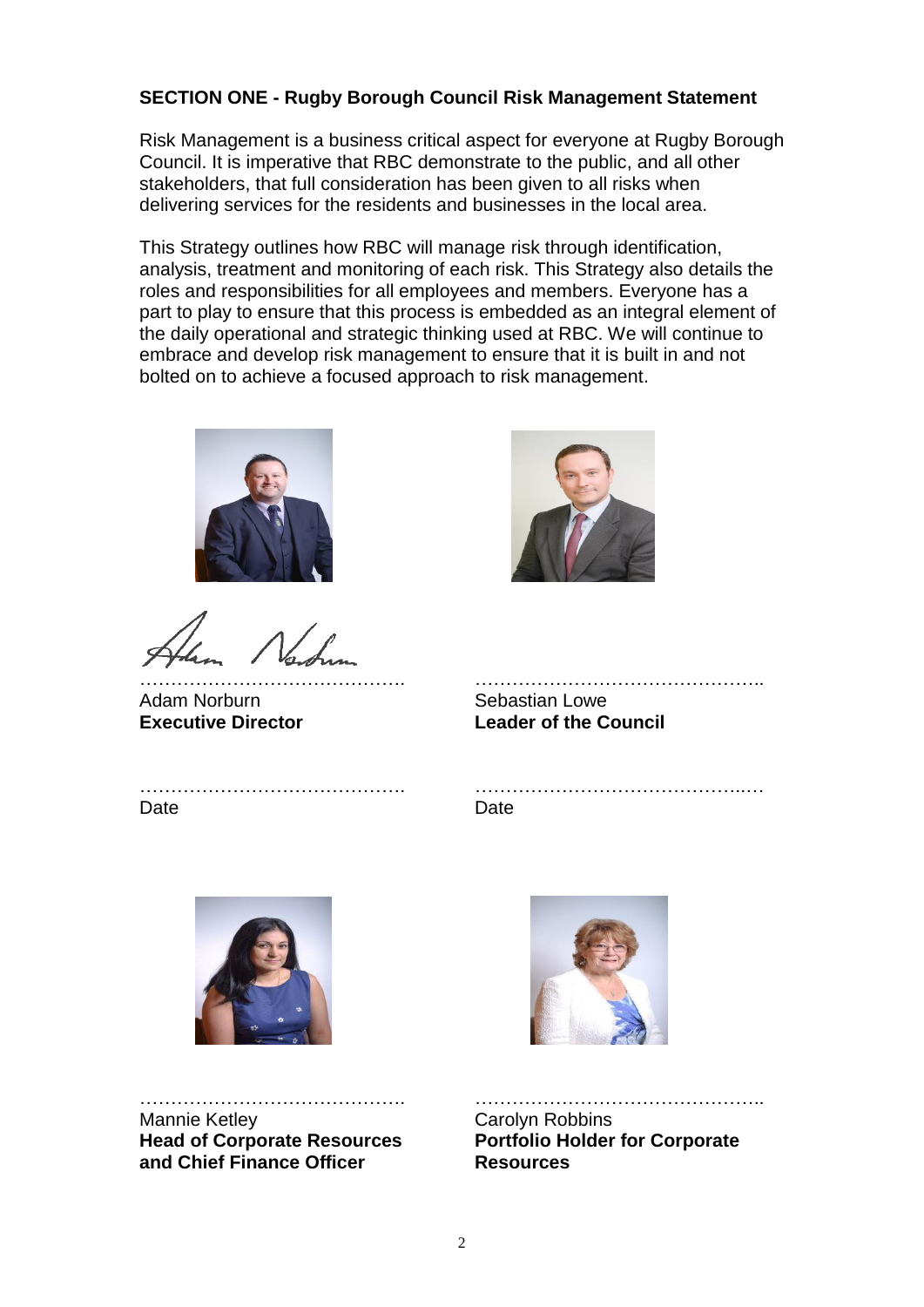#### **SECTION TWO - Introduction**

# **2.1 Background**

The Council introduced its first Risk Management Strategy in 2003. Since then steady progress has been made in implementing Risk Management throughout the organisation with changes and improvements such as:

- An annual review of the Risk Management Strategy to ensure it is up to date and relevant as well as meeting the demands of continually changing audit requirements
- **EXECT** Utilisation of new software to manage and enhance the process, such as Covalent and now the RPMS
- Regular reviews of the Strategic Risk Register by the Strategic Risk Management Group and ongoing re writing of this risk register to work alongside revised Corporate Strategies and Priorities
- Changes to the reports to Audit and Ethics Committee to meet the requirements of the committee
- Reviewing and amending how operational risk registers are monitored and reported
- **Relaunching the Strategic Risk Management Group**
- Implementing and developing project risk registers
- **EXEDENT** Inclusion of Risk Management as a topic on the Employee Induction Day
- The Risk Management and Insurance Officer becoming an active member of project groups such as the design and build of a new leisure centre, the development of new housing at Pettiver Crescent and the celebration of the Rugby World Cup in 2015

This latest revision of the Strategy aims to look at the future plans for Risk Management in RBC and the future work planned to ensure that Risk Management becomes embedded in the every day work of the Council.

# **2.2 What is Risk Management?**

Risk Management can be defined as: -

'Risk is the threat that an event or action will adversely affect an organisation's ability to achieve its objectives and to successfully execute its strategies. Risk Management is the process by which risks are identified, evaluated and controlled. It is a key element of the framework of governance together with community focus, structures and processes, standards of conduct and service delivery arrangements'

*(Audit Commission)*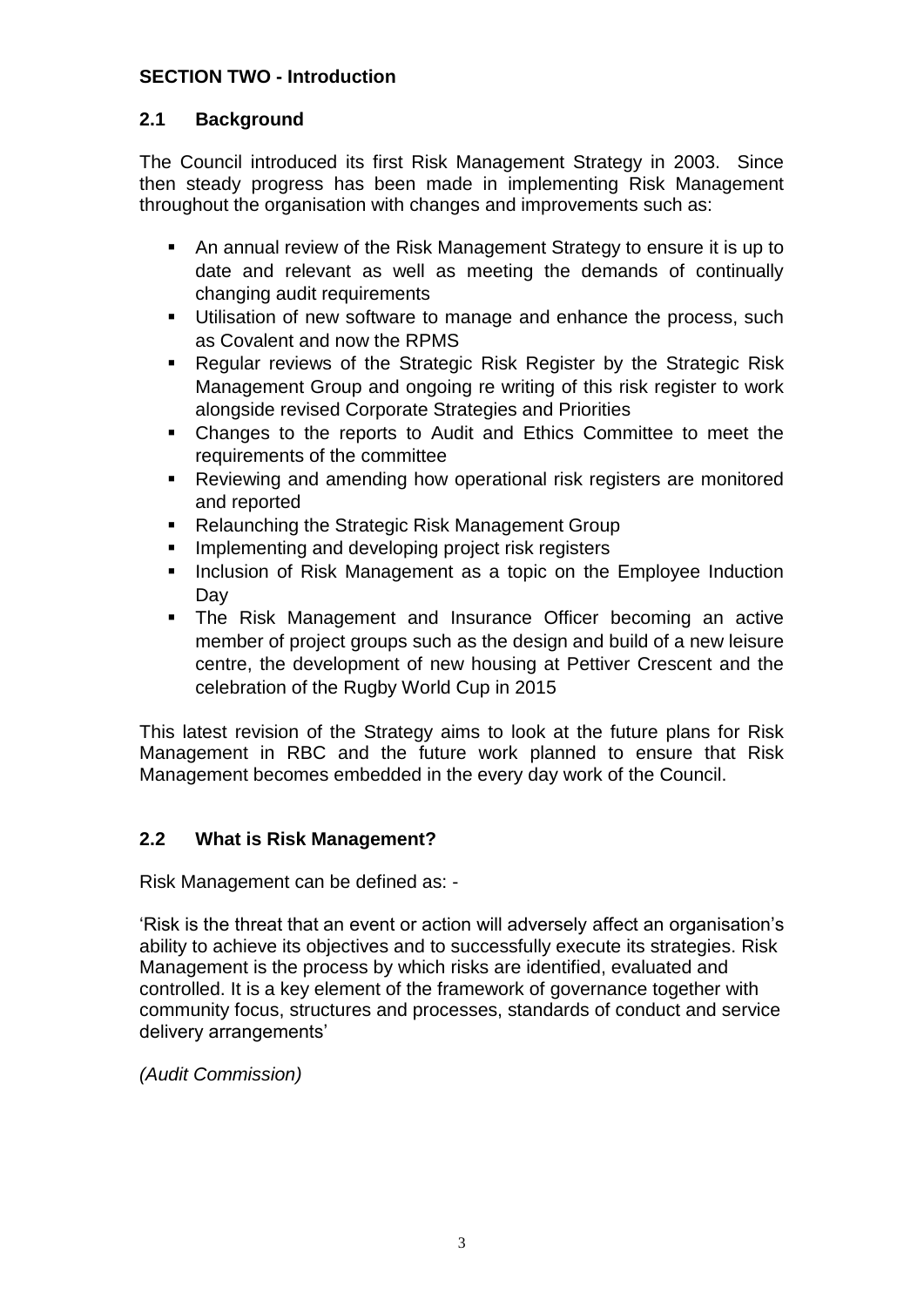#### **2.3 The Benefits of Risk Management**

The benefits of an effective Risk Management programme are numerous, a selection of the benefits are: -

- Increased focus on the action(s) that should be taken to meet objectives
- **EXECUTE:** Improved delivery of services
- **Effective management of change**
- Delivering better Value For Money
- More efficient use of resources
- Supporting innovation
- Reduced complaints
- Protection of, and improved, reputation
- Getting things right first time
- Continual assessment of business opportunities

The term Risk Management also includes the management of opportunities, as risk should not be considered just as a negative. The management of opportunities is as important as the management of risk, and we should always look to see if there is a positive outcome to any risk.

An opportunity is the chance to take a positive outcome from a risk. It is an action that could enhance the ability to achieve the objective and could be shared to maximise the potential benefits to others as well as the operational business area It could be the chance to take advantage of a new system, process or technology. Taking that action could increase the likelihood of positive impact of that opportunity.

#### **2.4 Risk Appetite**

The Council must take risks in order to achieve its strategic objectives and deliver beneficial outcomes to the community. Risks will be taken in a considered and controlled manner. Exposure to risks will be kept to a level of impact deemed acceptable by the Strategic Risk Management Group, and the level of acceptable risk may vary from time to time.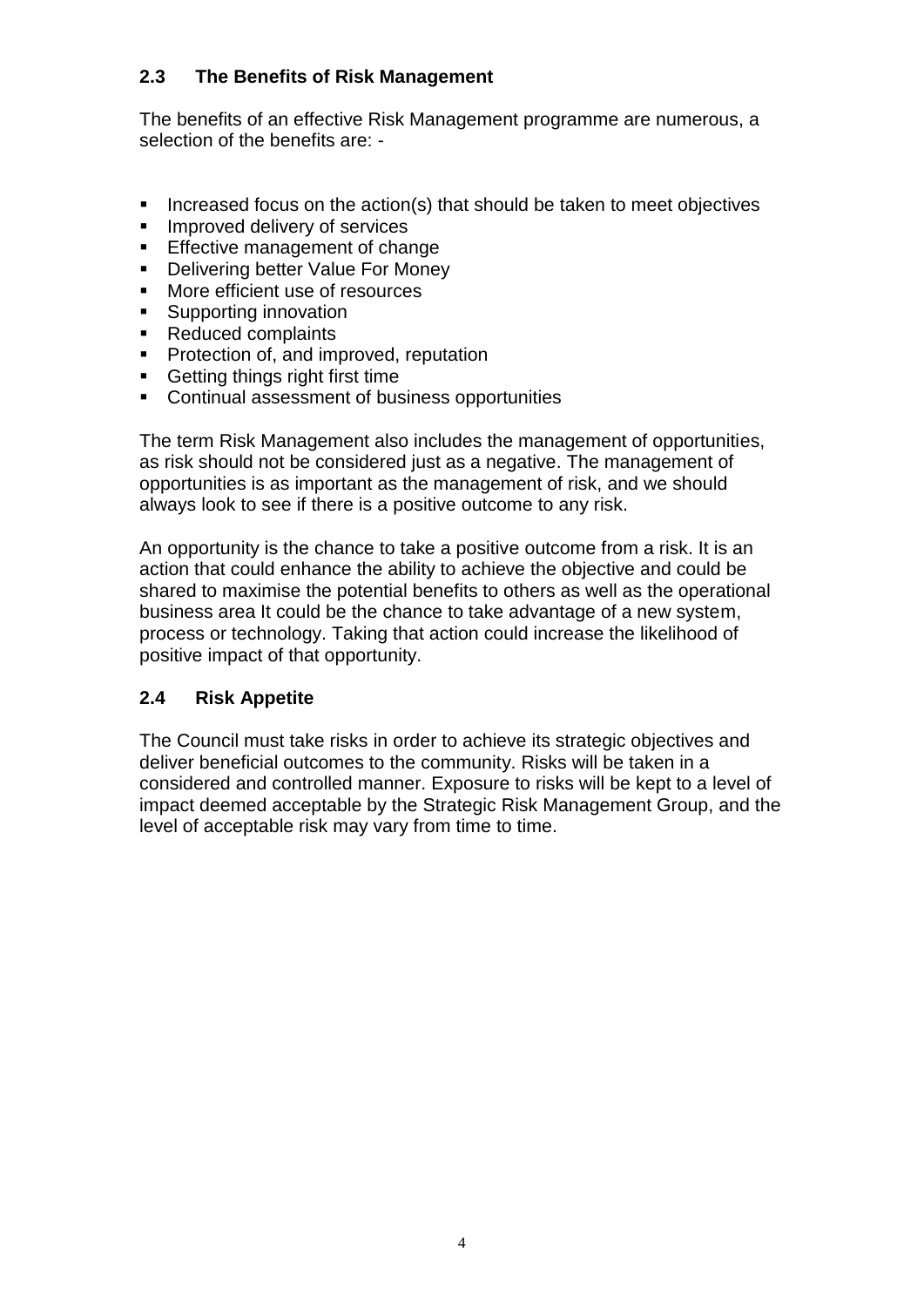## **SECTION THREE – Purpose & Objectives**

#### **3.1 Purpose**

The purpose of this Strategy is to set out Rugby Borough Council's approach to Risk Management, including outlining roles and responsibilities, reporting and communication methods and a description of the 4 stages of the Risk Management process.

It is a continuous and developing process, which ultimately aims to create a culture of risk awareness within the Council whereby staff and Members naturally consider risk issues as a part of day-to-day activities.

The Strategy is designed to be a reference source rather than to provide detailed answers to specific questions. It is a foundation for embedding a Risk Management culture across the organisation but is not intended to be a manual.

#### **3.2 Objectives**

The objectives of the Risk Management Strategy are to:

- 3.2.1 Develop Risk Management and raise its profile across the Council
- 3.2.2 Integrate Risk Management into the culture of the Council
- 3.2.3 Embed Risk Management through the ownership and management of risk as part of all business planning and decision making processes
- 3.2.4 Manage risks in accordance with best practice
- 3.2.5 Prevent injury, damage and losses and to reduce the cost of risk
- 3.2.6 Raise awareness of the need for Risk Management by all those connected with the Council's delivery of services

These objectives will be achieved by: -

- Establishing clear roles and responsibilities and reporting lines within the Council for Risk Management
- Reinforcing the importance of effective Risk Management as part of the everyday work of employees
- Developing training and awareness
- Including Risk Management as an agenda item at meetings
- Providing relevant training on Risk Management to employees and Members
- Continuing to demonstrate the application of Risk Management principles
- Developing Risk Management toolkits, procedures and guidelines for use across the Council
- Making all partners, providers and delivery agents aware of the Council's expectations on risk, both generally as set out in its Risk Management policy, and where necessary in particular areas of service delivery
- Maintaining a Risk Management framework that will secure the consideration and review on a rolling basis of the Strategic and Operational risks confronted by the Council
- Inclusion of Risk Management in service plans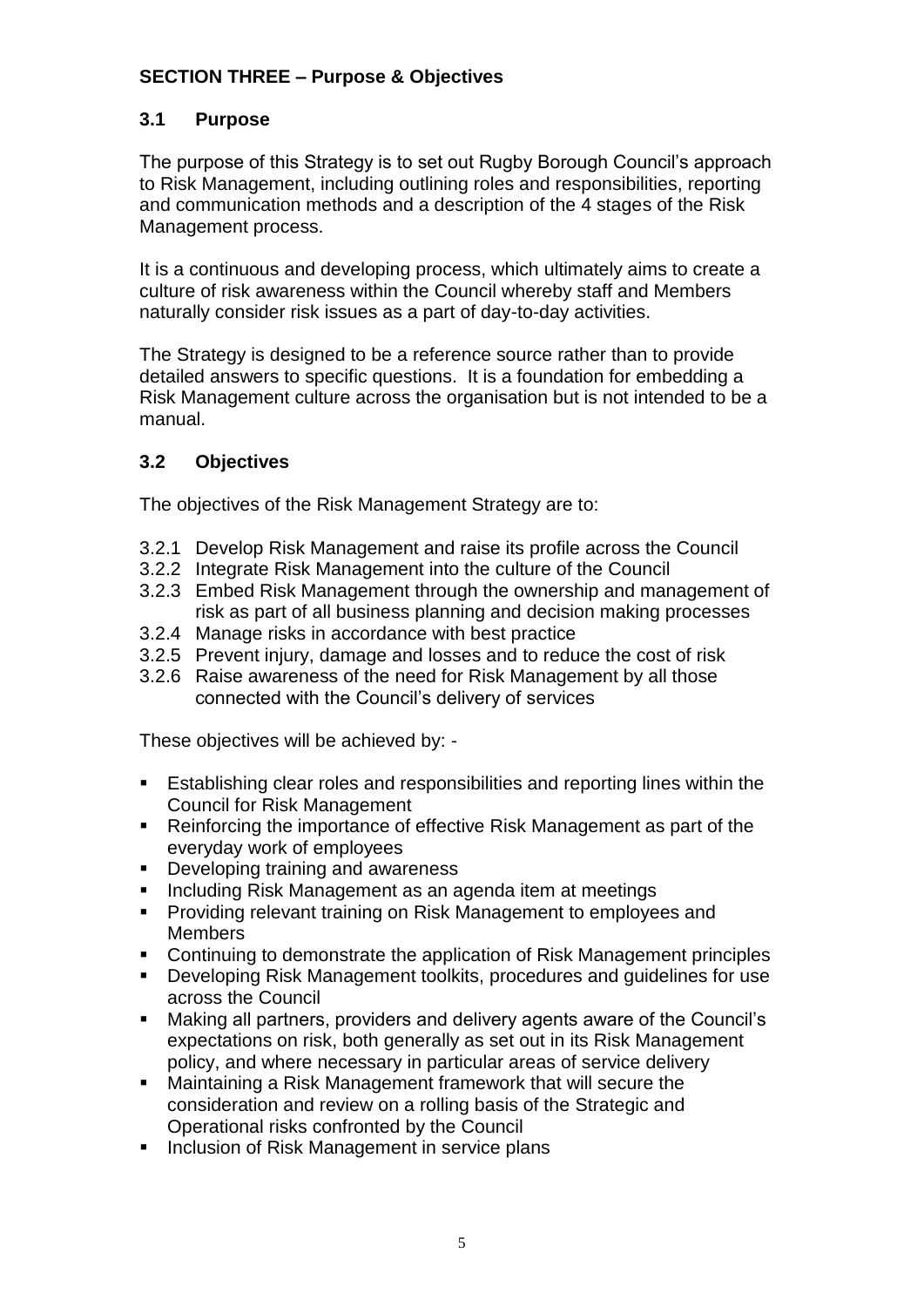# **SECTION FOUR – Risk Management Process**

#### **4.1 Process**

Risk Management is an ongoing process, which involves continual identification, analysis, treatment and monitoring of the risks and opportunities faced by the Council.

#### **4.2 Risk Identification**

The first step is to identify the 'significant' risks that could cause an objective not to be achieved as expected and, as a result, have an adverse impact upon the Council. *(Section 4.3 describes what is classed as a significant risk).*  It is important that those involved with the process clearly understand the service or organisation's key business objectives to be able to identify the potential barriers to their achievement.

The identification of risk should happen in all business areas.

#### **4.3 Risk Analysis**

The information gathered is then analysed by completing a Risk Assessment. The assessment details the risks to the achievement of a specific business objective, the opportunities that can be gained from that risk, the consequences of the risk and any existing internal controls.

The analysis will then consider the likelihood and impact of the risks. An initial score against likelihood and impact is made (see Appendix 1, Risk Matrices).

In order that risks may be prioritised according to their severity, the Council operates a traffic light system. Risks are scored within one of the following levels: -

| Risk rating: |                     |                                  |
|--------------|---------------------|----------------------------------|
| $8 - 16$     | High Risk (Red)     | Immediate attention              |
| $4 - 6$      | Medium Risk (Amber) | Moderate risk, mitigation action |
|              |                     | required                         |
| $1 - 3$      | Low risk (Green)    | <b>Regular review</b>            |

Amber and red risks are classed as *'significant'* risks. All risks are to be kept under review so as to identify when the likelihood or impact is changing (or will change) and to therefore enable further control actions to be determined and implemented.

# **4.4 Risk Treatment / Control**

Once a risk has been identified and analysed, a decision must be made as to how the Council will react. There are four options: -

- 1. *Tolerate –* Decide to live with the risk and the possibility that it might occur and its possible consequences, but continue to monitor
- 2. *Terminate –* Eliminate the risk, usually by deciding to change a course of action or stop a particular activity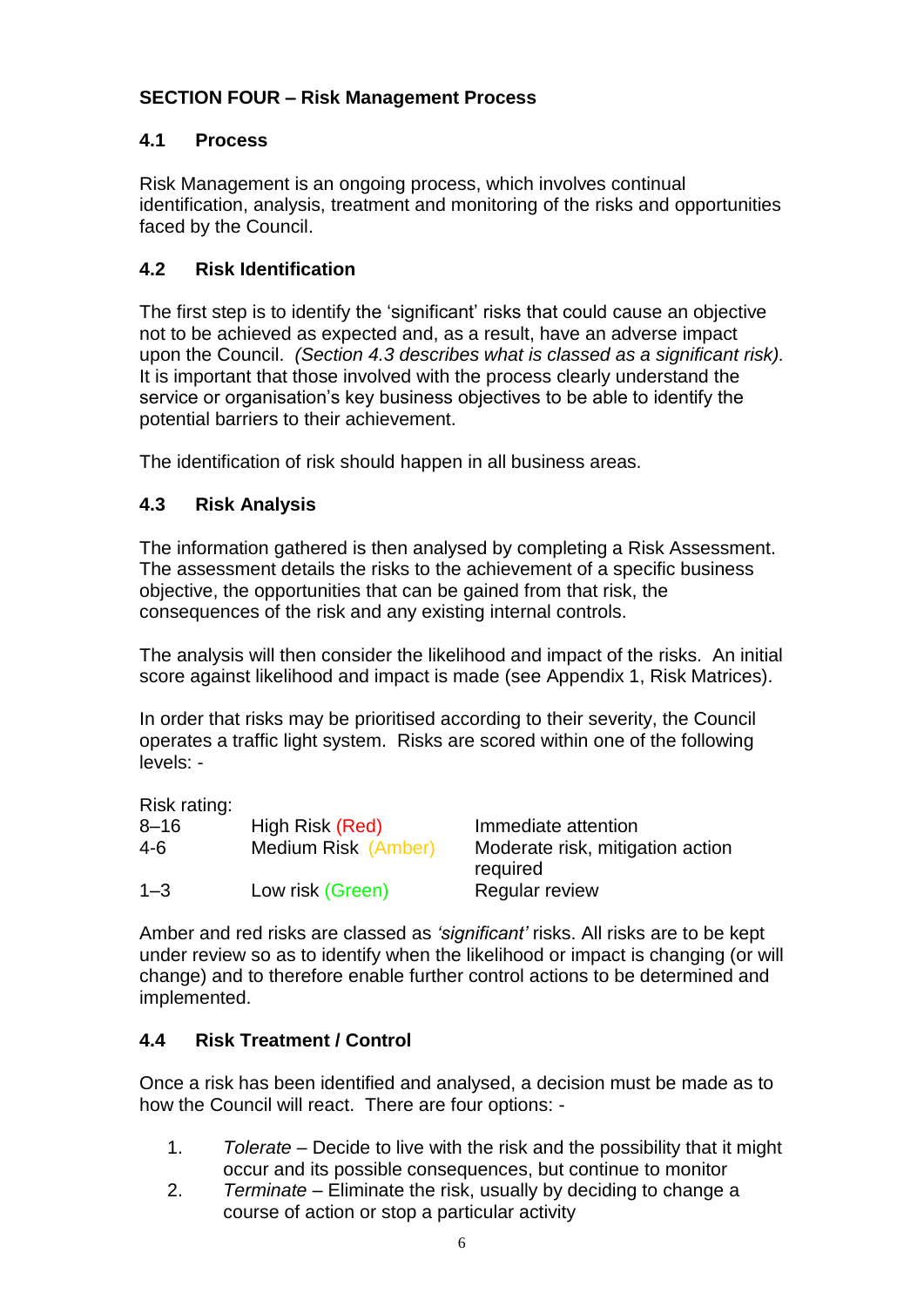- 3. *Transfer –* Some of the financial impact of a risk may be transferred and it may be possible to transfer liability through contractual arrangements
- 4. *Treat –* Control the risk and take action to reduce the likelihood that an event will occur or the impact if it does.

The existing controls need to be reviewed before considering further action as these controls may no longer be relevant.

The potential for controlling the risks identified further will be investigated through an Action Plan. The implementation of the Action Plan is monitored through RPMS, the Council's performance management system.

#### **4.5 Risk Monitoring and Reporting**

Effective Risk Management requires an appropriate reporting and review structure to ensure that risks and opportunities are effectively identified and assessed and that appropriate control measures are in place.

The process requires regular reviews in order to provide the maximum benefit to the Council, including the Strategy, and all the processes and activities outlined within it, to ensure their effectiveness.

A framework of monitoring & reporting has been established to allow regular monitoring to take place.

This requires: -

**Cabinet -** To receive annual updates on the position of the Council's Risk Management programme; to review the Strategic Risk Register and any amendments made to it and to agree the Risk Management Strategy and any changes made. To appraise options contained within submitted reports.

**Audit and Ethics Committee –** To consider the effectiveness of the Council's Risk Management arrangements. To receive annual reports which provide assurance on the effective management of the Council's 'Top Level' risks and to agree the Risk Management Strategy and any changes made.

**Senior Management Team -** To review the Strategic Risks on a quarterly basis and respond to any actions for which they are responsible in the interim.

**Individual Risk Owners –** To regularly monitor Risk Registers and Action Plans at team meetings – making any adjustments within RPMS or reporting them to the Risk Management and Insurance Officer; to implement and monitor outstanding actions and monitor the effectiveness of the actions in controlling the risks; to identify new risks / opportunities and to regularly review the Operational Risk Registers.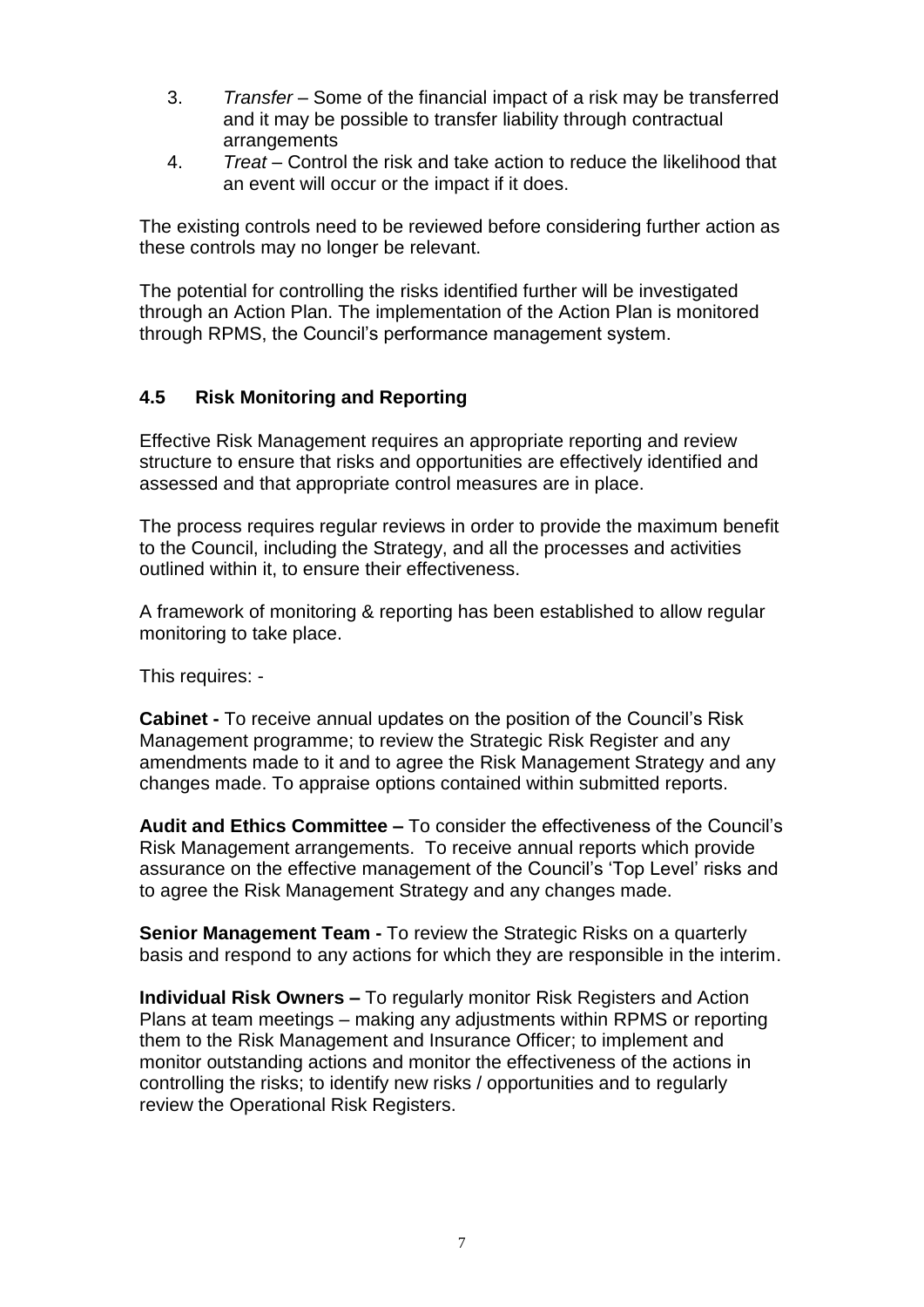**Strategic Risk Management Group –** to consider and discuss regular updates received from the Risk Management and Insurance Officer and Risk Owners on outstanding risk actions and to annually review the Risk Management Strategy.

The risk process itself will be reviewed annually to ensure that it is still appropriate and includes learning from other Authorities. Training and research can be applied.

#### **4.6 Risk Management Fund**

The Corporate Assurance and Improvement Manager is responsible for a small Risk Management fund. Service areas can 'bid' for full or partial funding for Risk Management initiatives that will benefit the Council as a whole.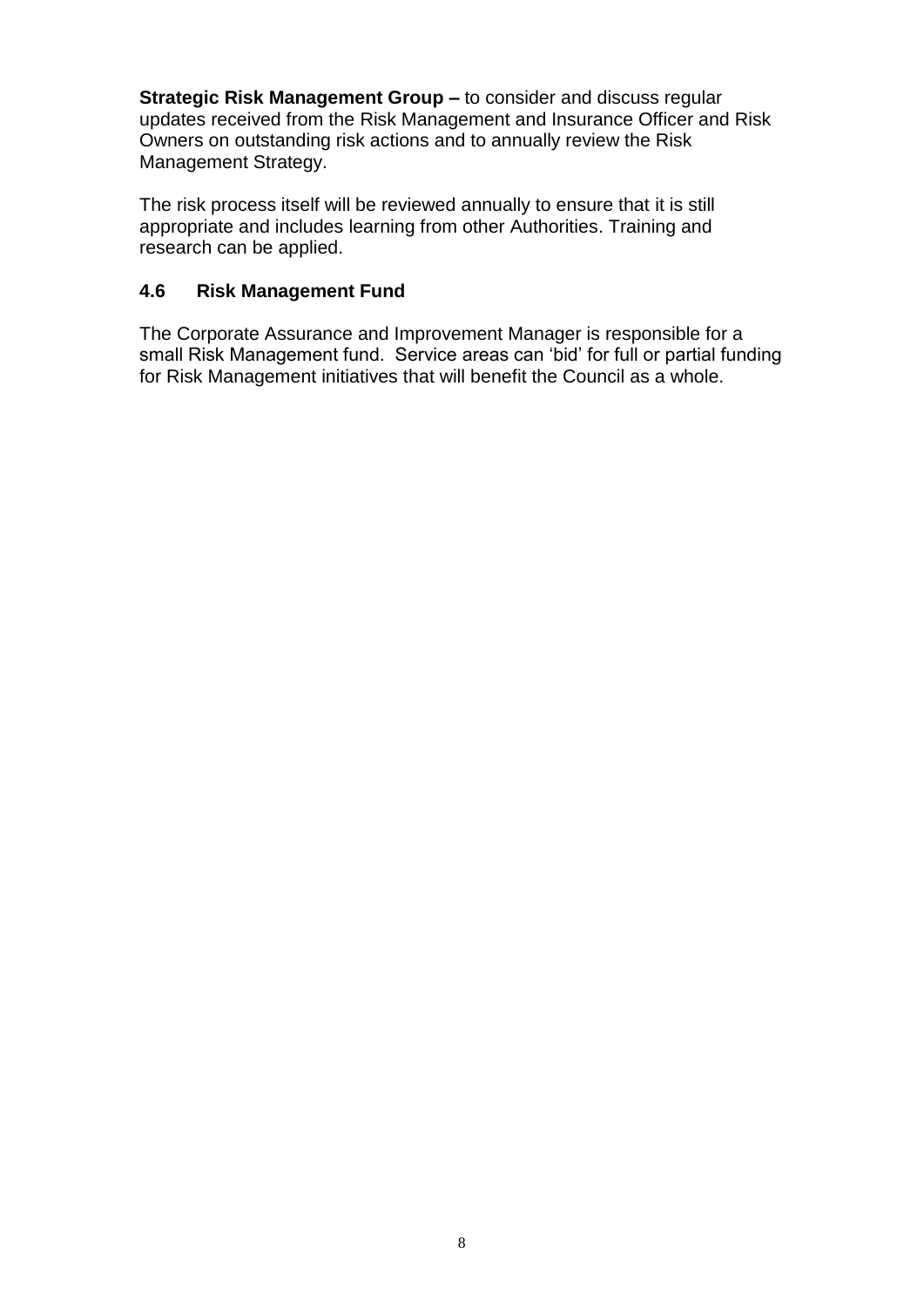#### **SECTION FIVE – Links with Existing Processes**

As detailed in Section 1, the Risk Management Statement, Risk Management is a business critical aspect for everyone at Rugby Borough Council. Everyone has a part to play to ensure that this process is embedded as an integral element of the daily operational and strategic thinking used at RBC. It is imperative that we demonstrate that full consideration has been given to all risks when delivering services for the residents and businesses in the local area.

Effective risk management is fundamental to the success of any organisation and the diagram below illustrates how it links with other management processes.



The following paragraphs set out each stage of our risk management process in detail.

# **5.1 Action Planning**

The Council's objectives are set out within the Corporate Strategy. The current Corporate Strategy covers the period 2017-20 and details the objectives for each portfolio area.

The action planning process is the mechanism through which the Council's objectives are translated into actions. The process is facilitated by the Corporate Assurance and Improvement Team and involves, for each operational team:

• Identifying and documenting the key projects and change initiatives (actions) which will enable services to achieve their objectives in line with the Corporate Strategy:

• Identifying and documenting the risks associated with delivering those projects and initiatives (and therefore the Council's objectives); and

• Identifying and documenting the key performance indicators (KPIs) which demonstrate that Council services are performing well.

Risk Owners are expected to monitor the risks associated with delivering service objectives during team meetings and as part of normal day to day business.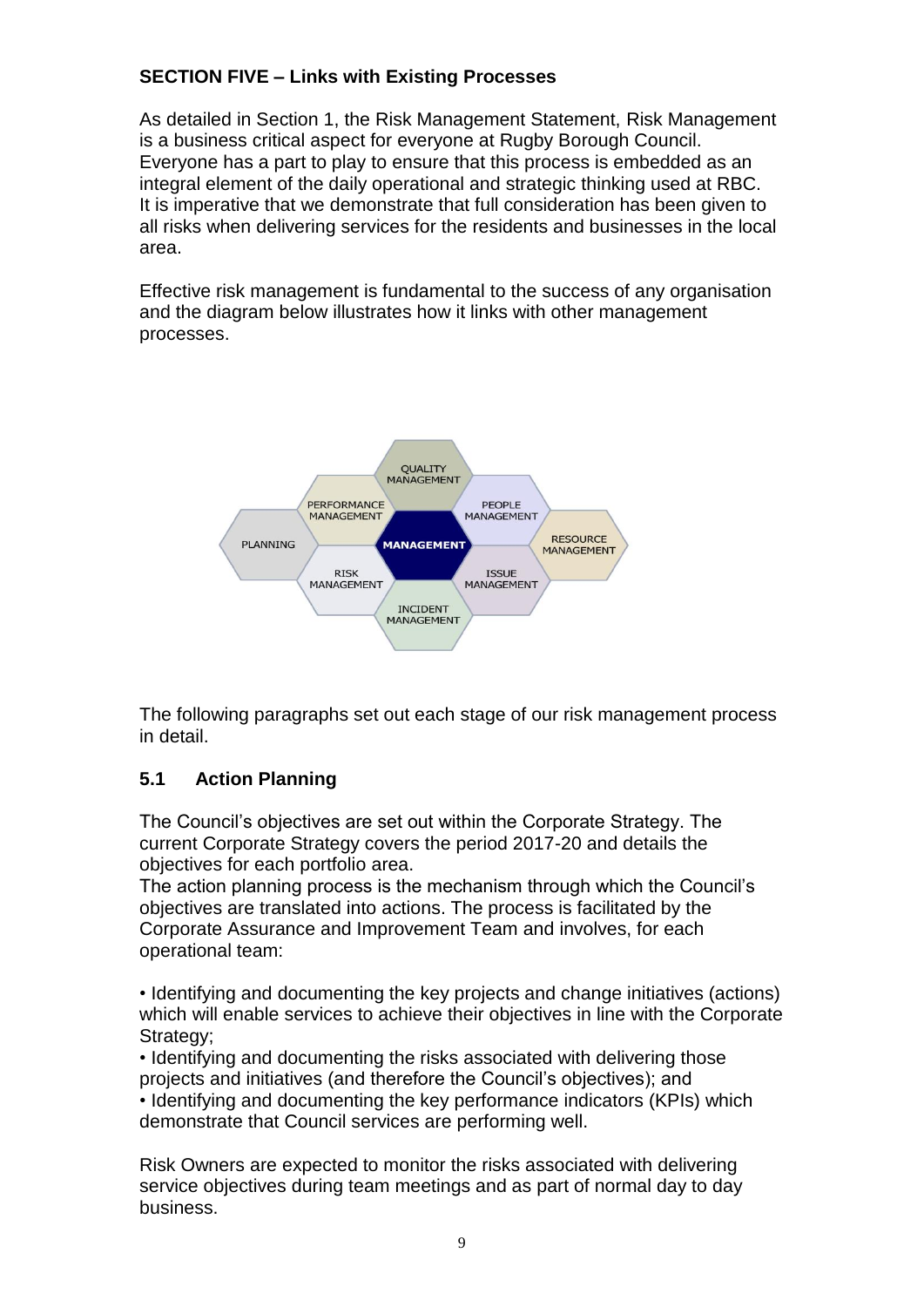# **5.2 Performance Management**

The monitoring of the Risk Management action plans is facilitated through the performance management software RPMS. Risk Owners will monitor and update risk assessments and actions plans on a regular basis.

# **5.3 Project Management**

Work is currently underway to improve the robustness of Risk Management within projects, with project risk registers being used more now than ever before with a register in place for each specific project.

#### **5.4 Partnerships**

The Council defines a partnership as "working with another organisation to deliver common objectives with a formal agreement of roles (through contract, memorandum of understanding, funding agreement, Service Level Agreement etc)".

The Council has entered into a number of partnerships which have common objectives in line with its Corporate Strategy. Decision making processes are documented for each partnership and there are risk registers in place for significant partnerships, which are effectively managed and monitored.

# **5.5 Reporting**

Each report prepared for Cabinet / Panels requires that the report writer consider the risks and benefits associated with each option presented within the report.

# **5.6 Emergency Planning and Business Continuity**

It is a requirement under the Civil Contingency's Act that the Council assess the risk of emergencies occurring and use this to inform contingency planning; and put in place emergency plans and business continuity arrangements. Rugby Borough Council chaired the Warwickshire Local Resilience Forum Risk Group which updated the Warwickshire Risk Assessment (September 2015) and created the public facing 'Preparing for Emergencies in Warwickshire' publication (January 2017).

The Council has a Major Emergency Plan (December 2016), a public facing version of which can be found on the website.

The Council has a Business Continuity Strategy (2015) and a Council wide Business Continuity Plan (May 2016) as well as service specific business continuity plans for 'critical services'.

# **5.7 Health and Safety**

The Council has demonstrated a commitment to Health and Safety with the development of policies and guidance specifically addressing the management of risk.

It is essential that the established links to the Risk Management process be maintained with emphasis on identification, analysis, treatment/control and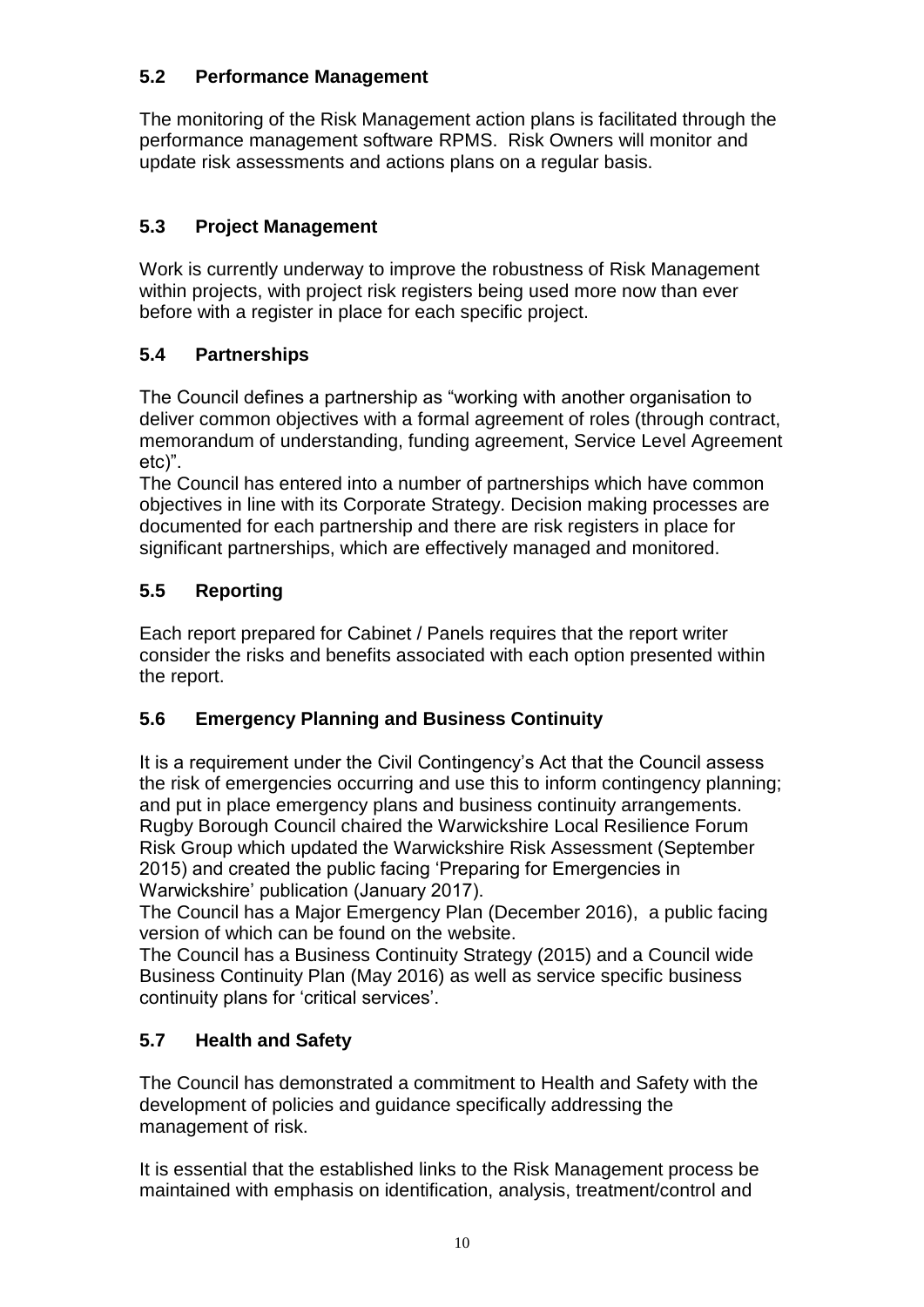monitoring of risks. The commitment and involvement of all employees will be supported at service level by specific training and guidance.

# **5.8 Corporate Strategy**

The Strategic Risk Register aims to address all elements of risk in delivering the Council's corporate objectives. These in turn cascade into the Operational Risk Registers. The Senior Management Team need to consider the Risk Management Strategy in line with the Corporate Strategy.

## **5.9 Internal Audit**

The Council has implemented Risk Based Internal Auditing (RBIA), which is recognised best practice. Actions arising from internal audits are subject ot a risk assessment. The linkages between the results of internal audits, relevant risks, and their mitigating actions is therefore enhanced. The process also facilitates more regular and timely updates of the Operational Risk Registers by Risk Owners during the course of the year with the Corporate Assurance and Improvement Team providing oversight and challenge as required.

# **5.10 Insurance**

Insurance is a key form of risk management and the Council has a number of policies in place which are designed to protect it from contingent or uncertain losses. The policies cover the Council's assets including property and fleet, as well as employers' and public liability.

The Council's insurance premiums are determined by a number of factors, one of which is its claims history. Minimising the level and impact of insurance claims helps the Council to keep its insurance premium costs as low as possible. The Council therefore proactively manages the risk of insurance claims in a number of ways, including through operational health and safety management and education of fleet vehicle users.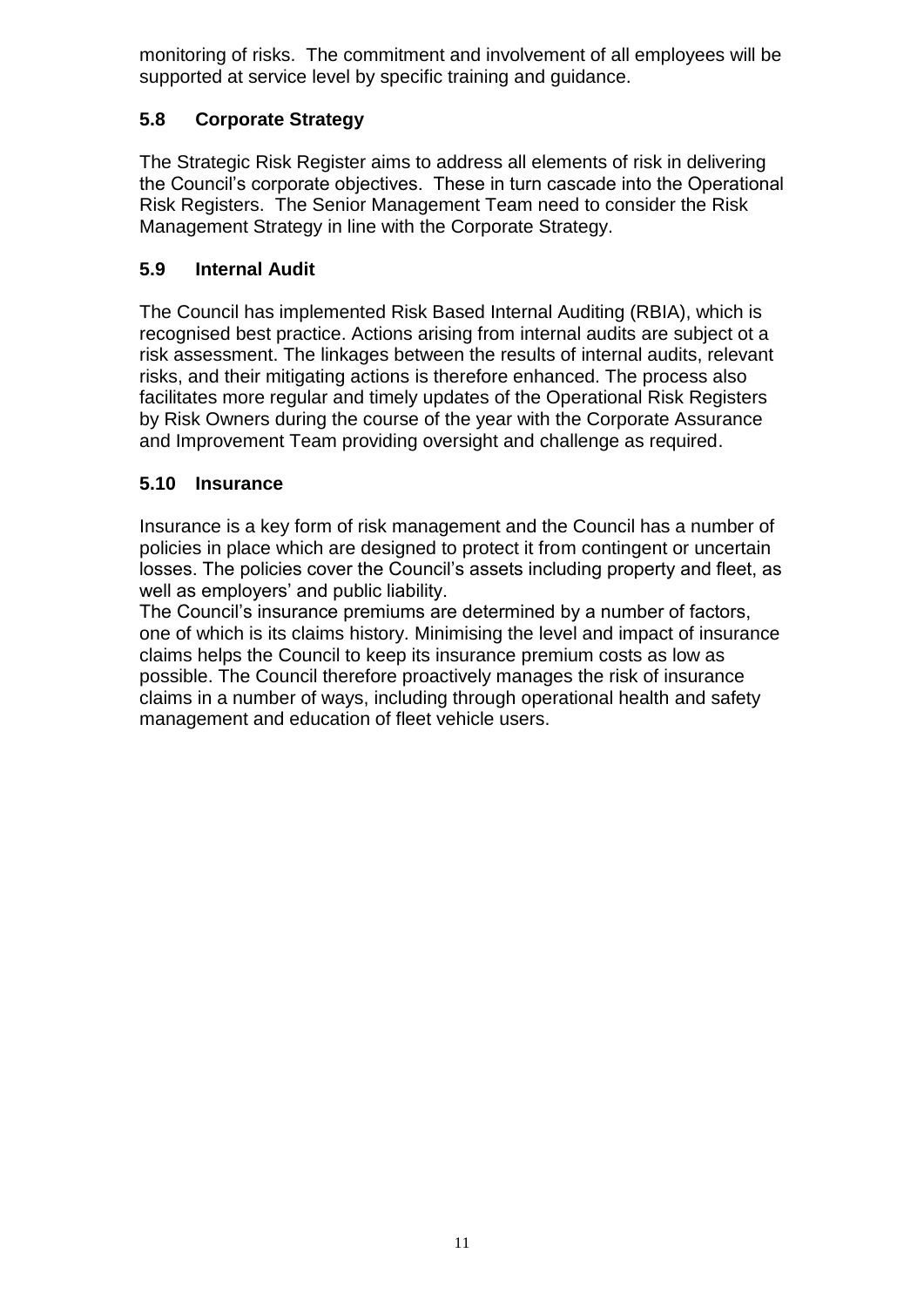#### **SECTION SIX – Information and Communication**

#### **6.1 Information**

Risk Management information is available from a number of different sources:

- Intranet web page
- Individual managers
- Risk Champions (see Appendix 3, Contact Information)
- Corporate Assurance and Improvement Manager (see Appendix 3, Contact Information)
- Risk Management and Insurance Officer (see Appendix 3, Contact Information)

#### **6.2 Communication**

Risk Management at Rugby Borough Council is an evolving process, therefore regular communication with staff and managers is essential to ensure everyone is kept up to date and has the opportunity to further their understanding of the Council's risk programme.

Risk information updates and general awareness are communicated through a number of different sources:

- **·** Intranet updates
- Team meetings
- Workshops and awareness sessions
- New employee induction day
- Members Briefings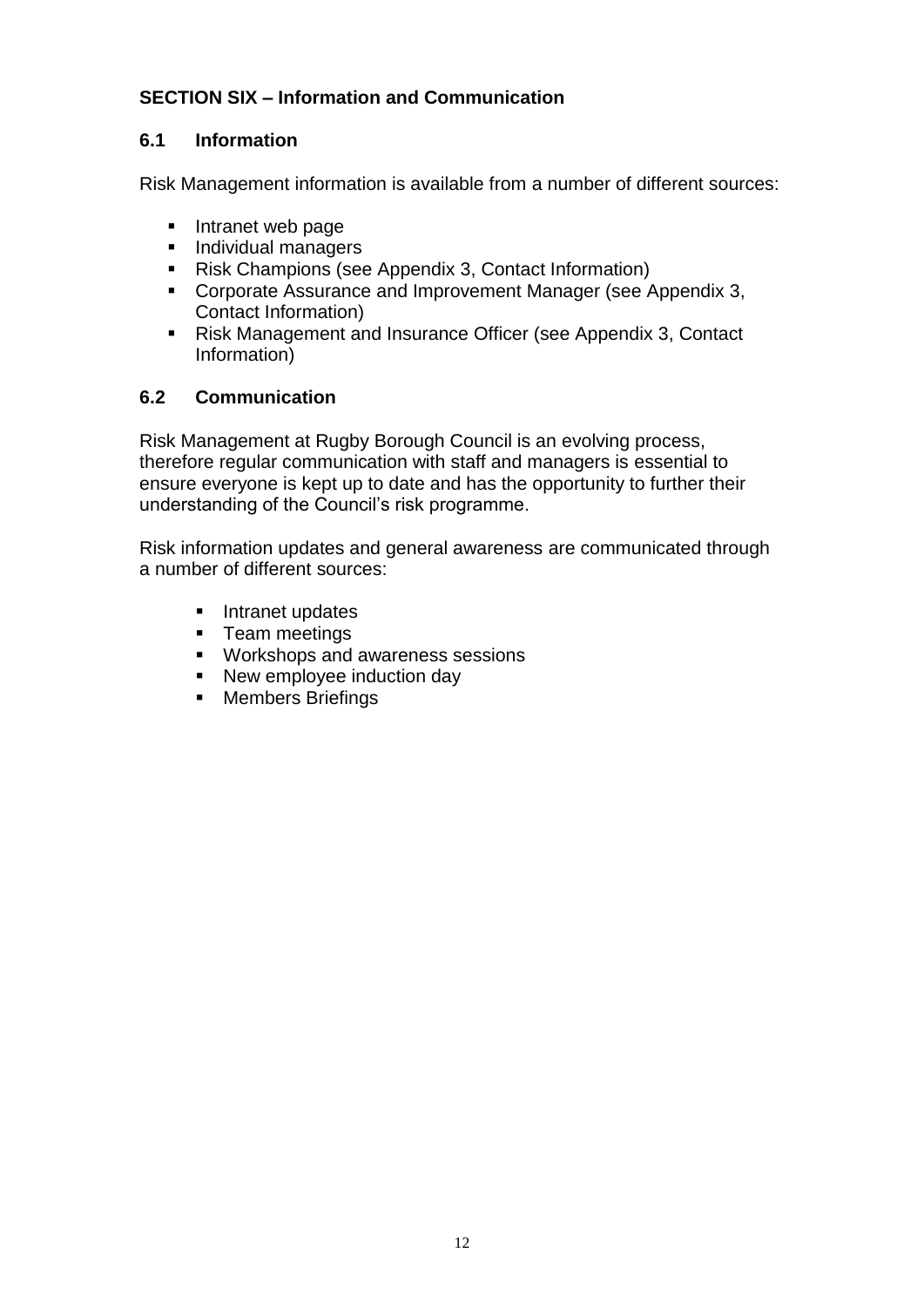#### **SECTION SEVEN – Roles and Responsibilities**

The following describes the roles and responsibilities that Members and Officers will play in embedding and owning Risk Management:-

#### **7.1 Cabinet and other Elected Members**

- To oversee the effective management of risk by Council Officers
- To annually consider the Strategic Risk Register
- To take decisions which are informed by an assessment of associated risks
- To approve overall strategic Risk Management proposals
- To agree the Risk Management Strategy and any changes to the **Strategy**

# **7.2 Senior Management Team**

- **To ensure that the Council manages risk effectively through the** development of a comprehensive Risk Management Strategy and the analysis and control of strategic risks
- To take decisions which are informed by an assessment of associated risks
- To provide corporate direction to all Risk Management proposals and to support the Strategic Risk Management Group
- To review the Strategic Risk Register
- To receive and consider an annual report on the Risk Management **Strategy**
- To identify any emerging strategic risks and report them to the Strategic Risk Management Group
- To identify any movements in the likelihood and / or impact severity of existing Strategic risks
- To be the service liaison for strategic and operational risks
- To include Risk Management and emerging risks through business planning and decision making
- To provide oversight and challenge

# **7.3 Strategic Risk Management Group**

- To support the Council and its services in the effective development, implementation and review of the Risk Management Strategy
- To review the Risk Management Strategy on an annual basis
- To review the Strategic Risk Register and to identify and support any emerging Strategic risks
- To provide training on and to otherwise facilitate the practice of good Risk Management for Councillors and Officers
- To provide oversight and challenge
- To review the full risk portfolio to ensure it is acceptable
- To provide oversight and challenge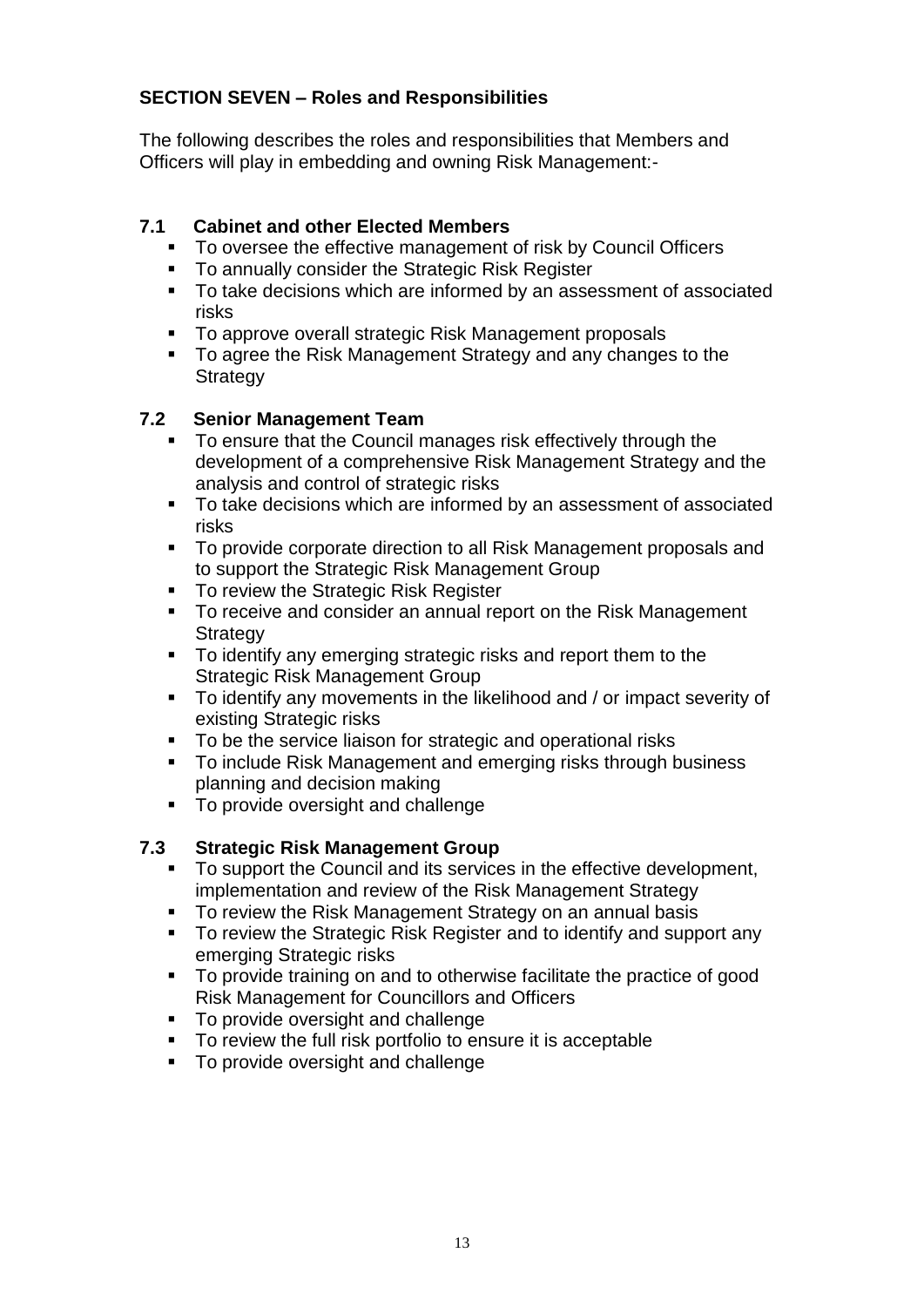#### **7.4 Risk Champions**

(see appendix 3, Contact Information)

- To be a member of the Strategic Risk Management Group
- To support the Senior Management Team and Service Managers in the effective management of risk
- To champion Risk Management within their service
- To be their service liaison for Strategic and Operational risks
- To disseminate Risk Management information
- To facilitate and encourage good Risk Management practices
- To co-ordinate the Operational Risk Assessment programme for their service

# **7.5 Service Managers**

- To manage their service whilst taking in to account all associated risks
- To consider the positive and negative aspects of risk in all decisions taken
- To consider and produce/review and take ownership of Operational Risk Registers for their service areas during their business planning process and to report these assessments to the Risk Management and Insurance Officer
- To consider and record additional or strengthened controls that are needed to protect their service area and to incorporate these in to their service action and improvement plans
- To report these assessments, actions and improvement plans to the Risk Management and Insurance Officer

# **7.6 Risk Management and Insurance Officer**

Although the Risk Management and Insurance Officer does not own the risk, this sits with the Risk Owner, they do provide the following areas of support and advice

- To advise and assist the Strategic Risk Management Group in their functions
- To facilitate meetings of the Strategic Risk Management Group
- To provide day-to-day Risk Management advice to Council Officers and **Members**
- To assist in the development of the Council's Risk Management programme in association with external advisors and Council Officers
- To advise and assist the Senior Management Team with the quarterly reviews of the Strategic Risk Register
- To maintain a continuous review of the adequacy of the Risk Management programme
- To advise on progress reports to Cabinet and to Audit and Ethics **Committee**
- To advise on annual reports on the Council's 'Top Level' risks to Audit and Ethics Committee
- To advise on an annual report on the Strategic Risk Register to Cabinet
- To advise on an annual report on the Risk Management Strategy to Cabinet and to Audit and Ethics Committee
- To review systems and procedures for Risk Management and implement improved working practices wherever possible
- To review Strategic and Operational risk registers on a regular basis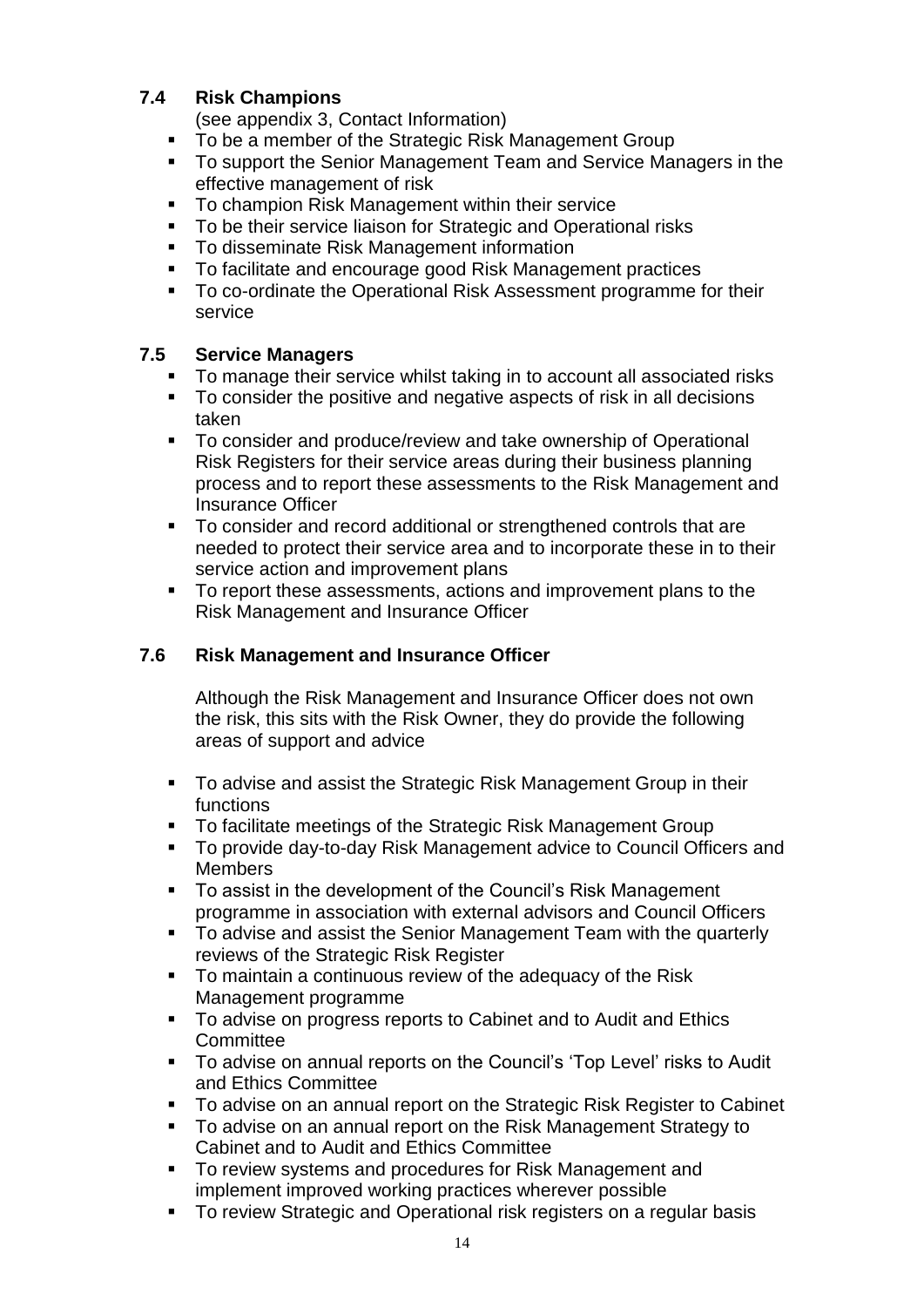- To maintain a continuous review of the adequacy of the Risk Management programme
- To identify instances of best practice through networking and discussions with brokers

# **7.7 All Employees**

- To manage risk effectively in their job
- To report risks to their Service Managers, Risk Champions or the Risk Management and Insurance Officer
- To have an understanding of the risks identified within their service area
- To assist in the identification and control of risk
- To complete the options appraisal on all Senior Management Team, Panel and Cabinet reports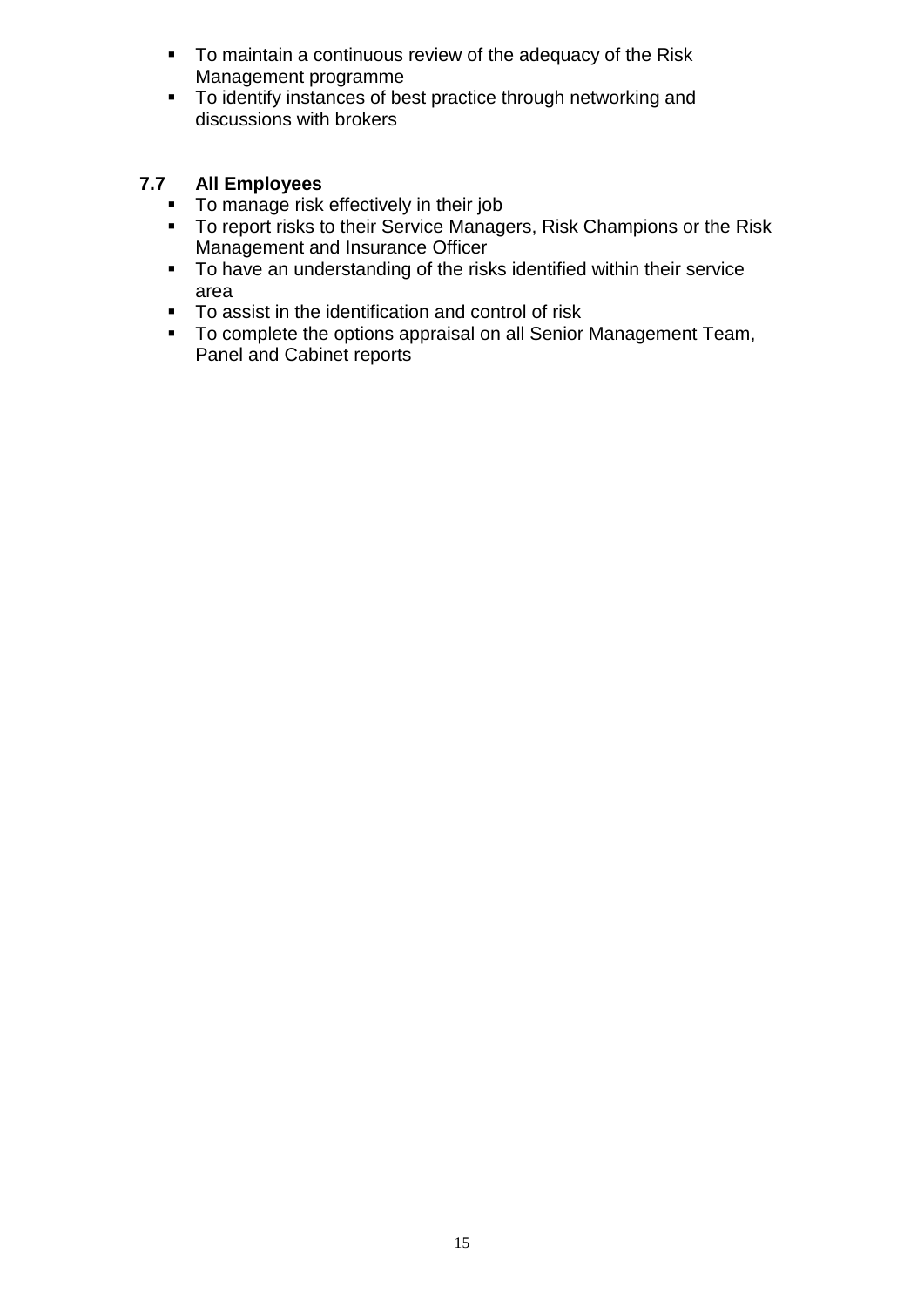# **STRATEGIC RISK MATRIX APPENDIX 1**

| <b>LIKELIHOOD</b>  |     |                                                                                 |         |
|--------------------|-----|---------------------------------------------------------------------------------|---------|
| Almost certain $=$ |     | Strong/very strong/inevitable<br>possibility (over 75%)                         | Score 4 |
| Possible           |     | $=$ Likely to occur<br>$(50\% - 75\%)$                                          | Score 3 |
| Unlikely           |     | Slight chance/could occur<br>$(10\% - 49\%)$                                    | Score 2 |
| Remote             | $=$ | Almost impossible/only occurring in<br>exceptional circumstances<br>(Below 10%) | Score 1 |

| IMPACT       |                                                                                                                                                                                                     |         |
|--------------|-----------------------------------------------------------------------------------------------------------------------------------------------------------------------------------------------------|---------|
| Extreme      | $=$ Financial loss over £1m, significant service<br>disruption, disabling injury/death, adverse national<br>media coverage, severe stakeholder concern                                              | Score 4 |
| Major<br>$=$ | Financial loss of between £250,000 and £1m,<br>major service disruption, major injury, adverse<br>regional media coverage, significant stakeholder<br>concern                                       | Score 3 |
|              | Moderate = Financial loss of between £50,000 and £250,000,<br>moderate service disruption, loss time injury, local<br>media coverage, more service user complaints,<br>moderate stakeholder concern | Score 2 |
| Minor<br>$=$ | Financial loss up to £50,000, short term<br>inconvenience, minor injury, isolated user<br>service complaints, stakeholder concerns                                                                  | Score 1 |

| Impact | Likelihood     |   |                |   |   |  |
|--------|----------------|---|----------------|---|---|--|
|        | 4              | M | н              | н | H |  |
|        | 3              |   | M              | н | Н |  |
|        | $\overline{2}$ |   | M              | M |   |  |
|        | 1              | L |                |   | M |  |
|        |                |   | $\overline{2}$ | 3 | 4 |  |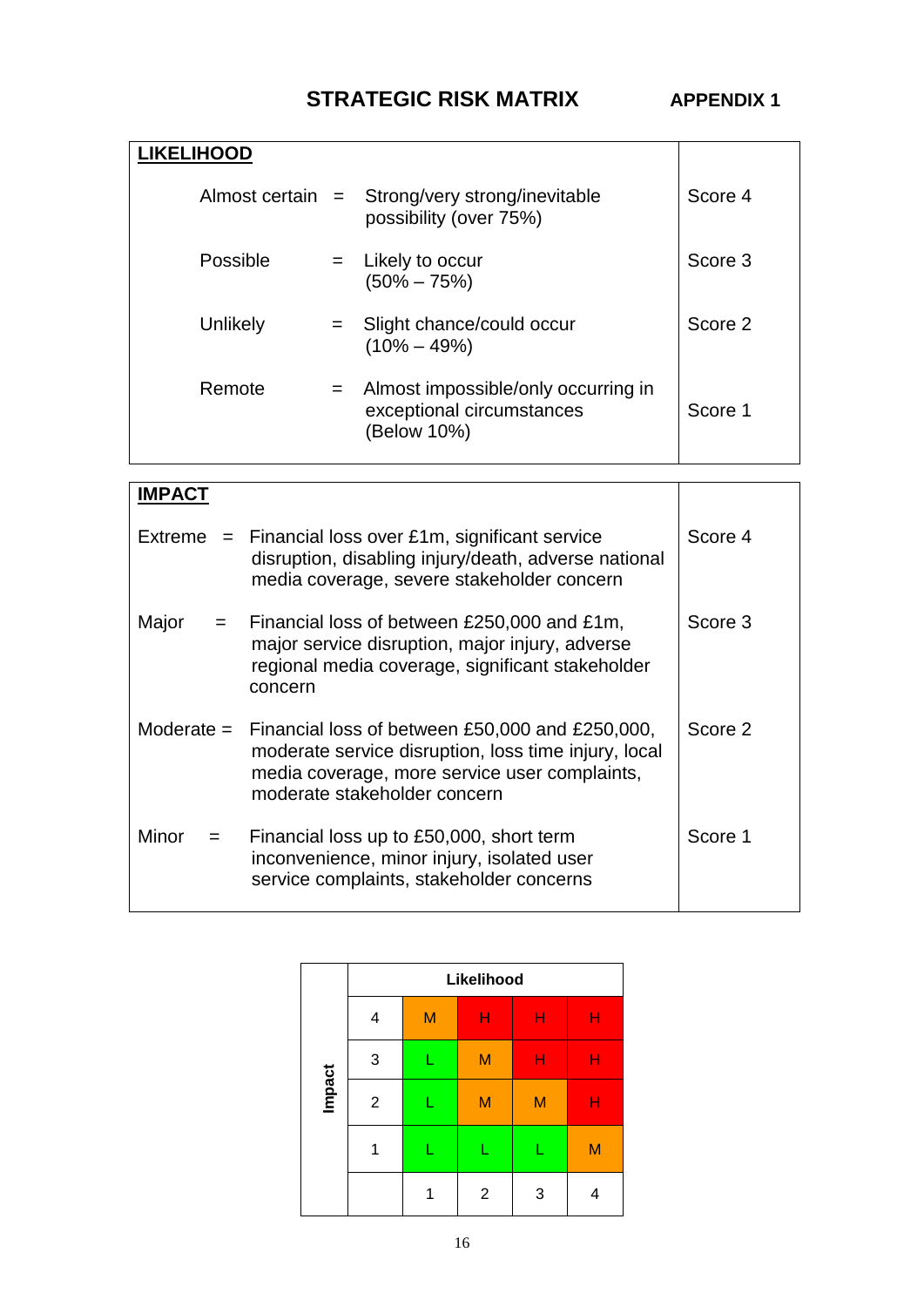# **OPERATIONAL RISK MATRIX**

| <b>LIKELIHOOD</b> |                    |                                                                                         |         |
|-------------------|--------------------|-----------------------------------------------------------------------------------------|---------|
|                   | Almost certain $=$ | Strong/very strong/inevitable<br>possibility (over 75%)                                 | Score 4 |
|                   | Possible           | Likely to occur $(50\% - 75\%)$<br>$=$                                                  | Score 3 |
|                   | Unlikely           | Slight chance/could occur<br>$=$<br>$(10\% - 49\%)$                                     | Score 2 |
|                   | Remote             | Almost impossible /only occurring in<br>$=$<br>exceptional circumstances<br>(Below 10%) | Score 1 |

| <b>IMPACT</b> |                                                                                                                                                                                                         |         |
|---------------|---------------------------------------------------------------------------------------------------------------------------------------------------------------------------------------------------------|---------|
|               | Extreme $=$ Financial loss over £250,000, total service loss for a<br>significant period, fatality/disabling injury, adverse national<br>media coverage, severe stakeholder concern, mass<br>complaints | Score 4 |
| Major<br>$=$  | Financial loss of between £75,000 and £250,000,<br>major service disruption, major injury, regional media<br>coverage, significant user complaints, significant<br>stakeholder concern                  | Score 3 |
|               | Moderate $=$ Financial loss of between £10,000 and £75,000, moderate<br>service disruption, loss time injury, local media coverage,<br>more service user complaints, stakeholder concern                | Score 2 |
| Minor<br>$=$  | Financial loss up to £10,000, short term inconvenience,<br>minor injury, isolated user service complaints, minor local<br>media coverage, minor stakeholder concerns                                    | Score 1 |

| Impact | Likelihood     |   |                |   |   |  |
|--------|----------------|---|----------------|---|---|--|
|        | 4              | M | н              | Н | н |  |
|        | 3              |   | M              | Н | н |  |
|        | $\overline{2}$ |   | M              | M | Н |  |
|        | 1              |   |                |   | M |  |
|        |                |   | $\overline{2}$ | 3 | 4 |  |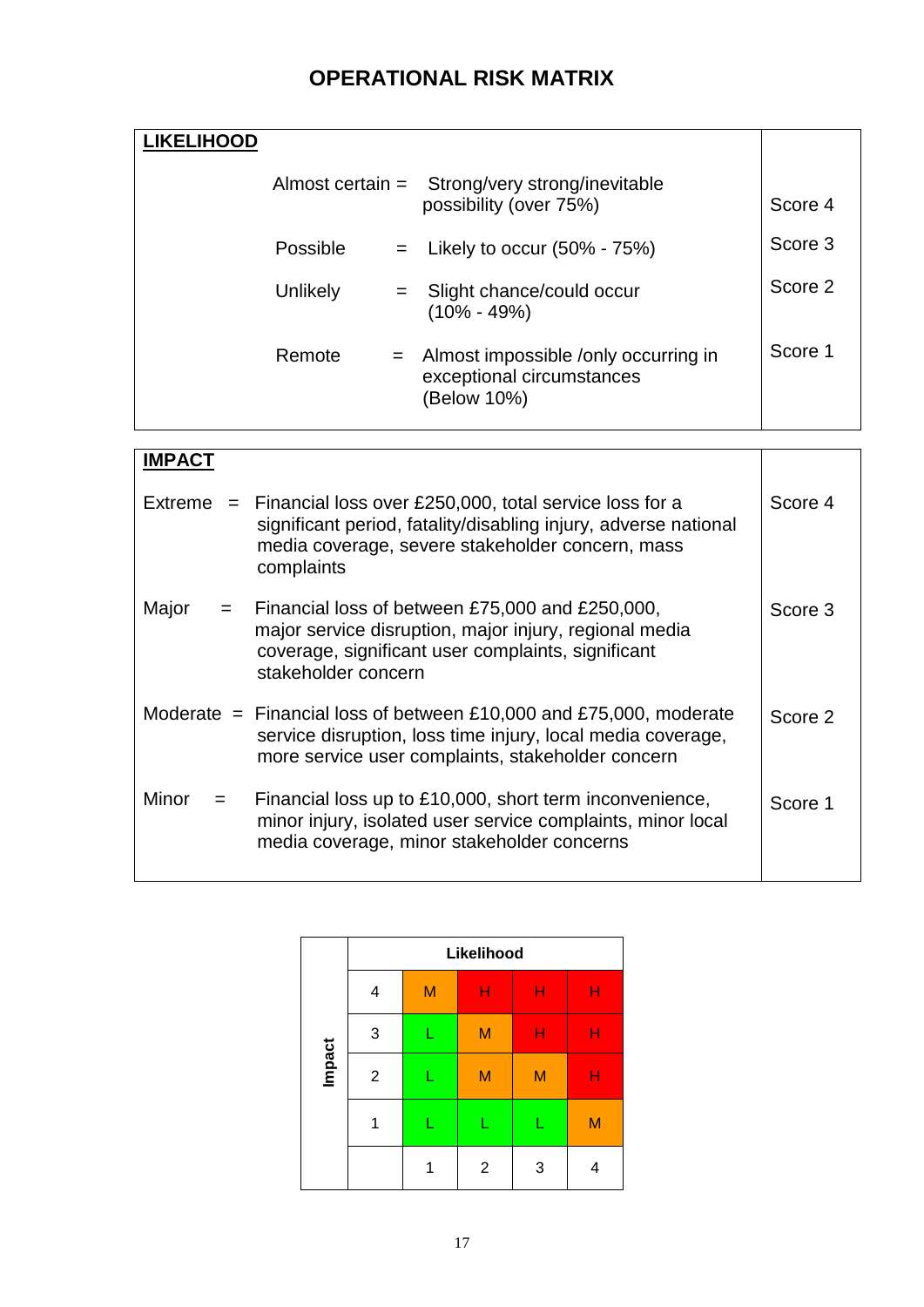# **PROJECT RISK MATRIX**

| <b>LIKELIHOOD</b> |          |     |                                                 |         |
|-------------------|----------|-----|-------------------------------------------------|---------|
|                   |          |     | Almost certain $=$ In excess of 50% possibility | Score 4 |
|                   | Possible | $=$ | Between 25% and 50% possibility                 | Score 3 |
|                   | Unlikely | $=$ | Between 10% and 25%                             | Score 2 |
|                   | Remote   |     | Below 10%                                       | Score 1 |

| <b>IMPACT</b>  |                                                                                                                                                             |         |
|----------------|-------------------------------------------------------------------------------------------------------------------------------------------------------------|---------|
| Extreme<br>$=$ | Financial change in excess of 20% of budget<br>National media coverage, permanent impact on reputation<br>Change in output of more than 80%                 | Score 4 |
| Major<br>$=$   | Financial change of between 11% and 20% of budget<br>Local media/TV coverage, long term impact on reputation<br>Change in output of between 50% and 80%     | Score 3 |
| <b>Serious</b> | $=$ Financial change of between 5% and 10% of budget<br>Local newspaper coverage, temporary impact on reputation<br>Change in output of between 25% and 50% | Score 2 |
| Minor<br>$=$   | Financial change of less than 5% of budget<br>Local gossip, internal impact on reputation<br>Change in output of under 5%                                   | Score 1 |

|        | Likelihood     |   |                |   |   |  |
|--------|----------------|---|----------------|---|---|--|
| Impact | 4              | M | н              | н |   |  |
|        | 3              | ♦ | M              | н | Н |  |
|        | $\overline{2}$ |   | M              | M | н |  |
|        |                |   | Г              | M | M |  |
|        |                | 1 | $\overline{2}$ | 3 | 4 |  |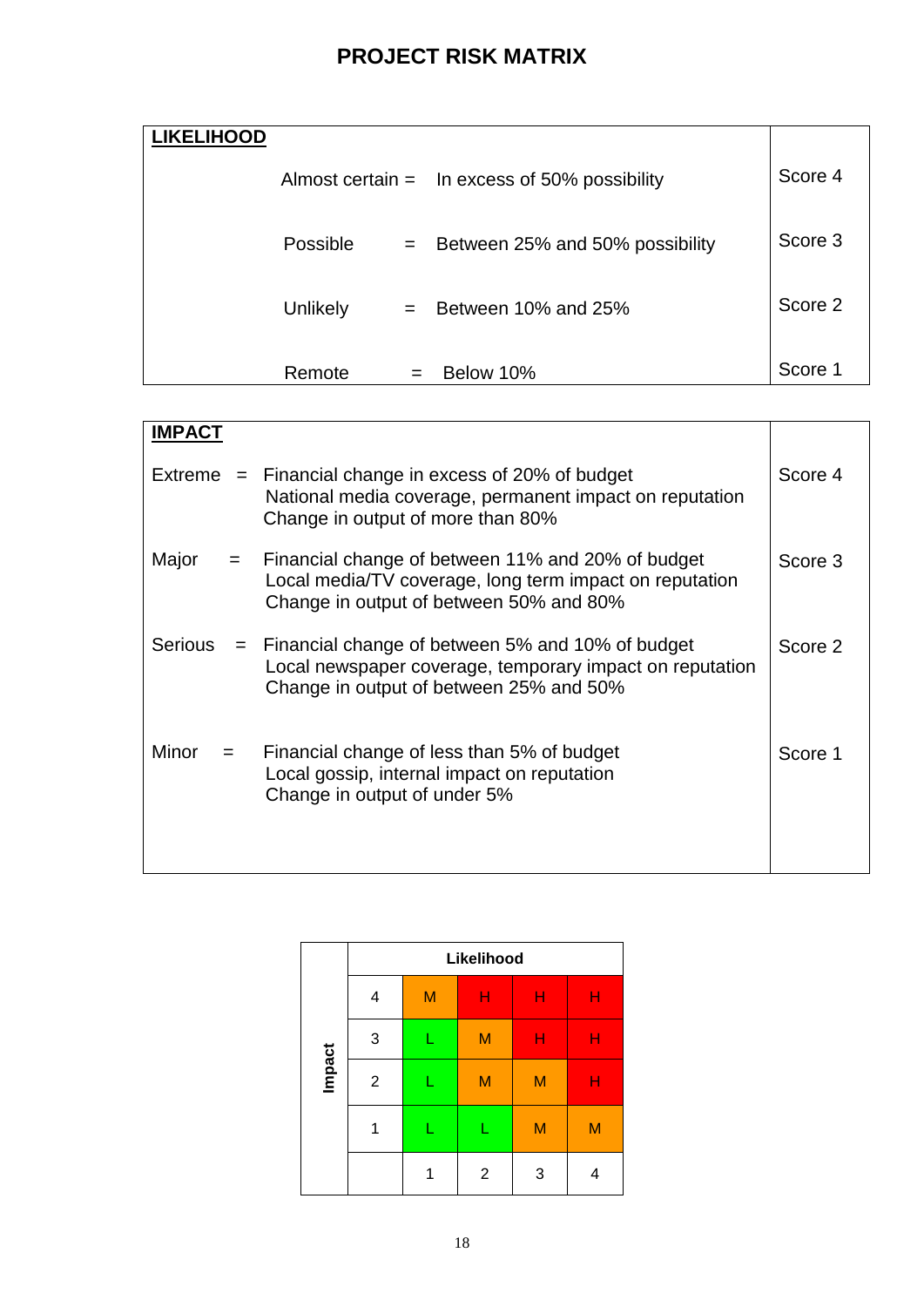#### **STRATEGIC RISK MANAGEMENT GROUP**

#### **TERMS OF REFERENCE**

The role of the Strategic Risk Management Group (SRMG) is crucial to the implementation of a successful Risk Management programme.

The SRMG is a facilitating group and will enable and empower all aspects of a Risk Management programme, providing where necessary, links with Insurance, Health and Safety, Emergency Planning and Business Continuity.

The SRMG will be the focal point for co-ordinating the Strategic and Operational Risk Registers.

The terms of reference of the SRMG are:-

- To support the Council and its services in the effective development, implementation and review of the Risk Management Strategy
- To identify and monitor key Risk Management indicators and matrices
- To produce an annual report reviewing the Risk Management Strategy to the Audit and Ethics Committee and Cabinet
- To identify and support the identification of any emerging Strategic risks
- To review the Strategic Risk Register on a quarterly basis and respond to any actions for which they are responsible in the interim
- To share good Risk Management practice within the Authority
- To provide training on, and to otherwise facilitate, the practice of good Risk Management for Councillors and Service Officers
- To review and consider progress on the delivery of the Annual Governance Statement Action Plan
- To review significant issues arising from the work of Internal Audit

#### **MEMBERS**

The Strategic Risk Management Group comprises of the following staff:-

- Senior officer representatives from:
	- Growth and Investment Environment and Public Realm Communities and Homes Corporate Resources
- **Executive Director**
- Risk Management and Insurance Officer
- Safety and Resilience Manager
- The Council's Risk Management and Insurance consultant representative
- The Council's Risk Member Champion (usually the Corporate Resources Portfolio Holder)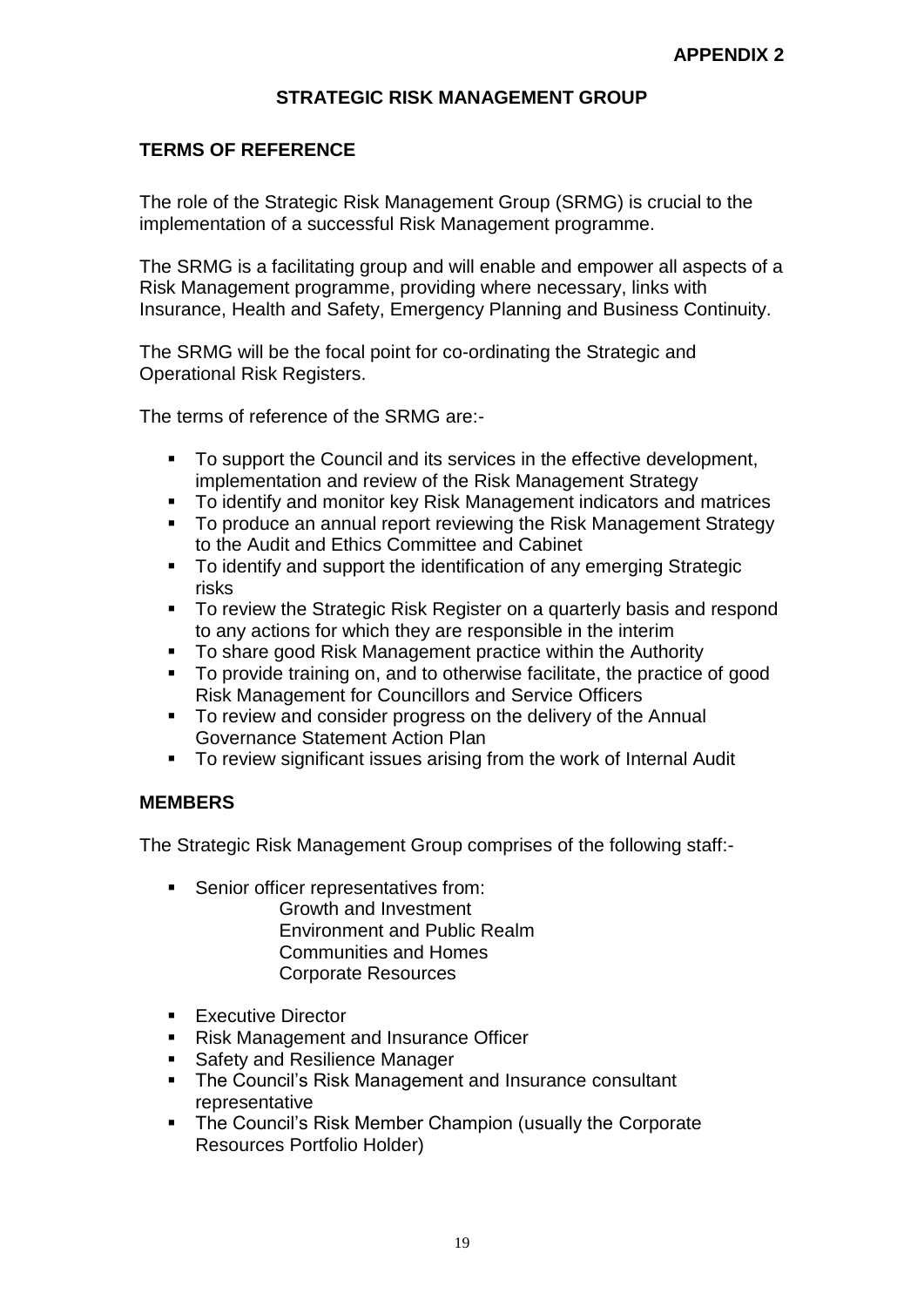The Head of Corporate Resources will act as the Group Chairman. Additional members of staff will attend the Group as and when their expertise are needed.

Each of the representatives is a Risk Champion for their area and will be responsible for co-ordinating the Risk Management programme within their own service. This will include:

- To be a member of the Strategic Risk Management Group
- To support Service Managers in the effective management of risk
- To champion Risk Management within their service
- To be their service liaison officer for Strategic and Operational risks
- To disseminate Risk Management information
- To facilitate and encourage good Risk Management practices
- To co-ordinate the Operational Risk Register reviews for their service areas